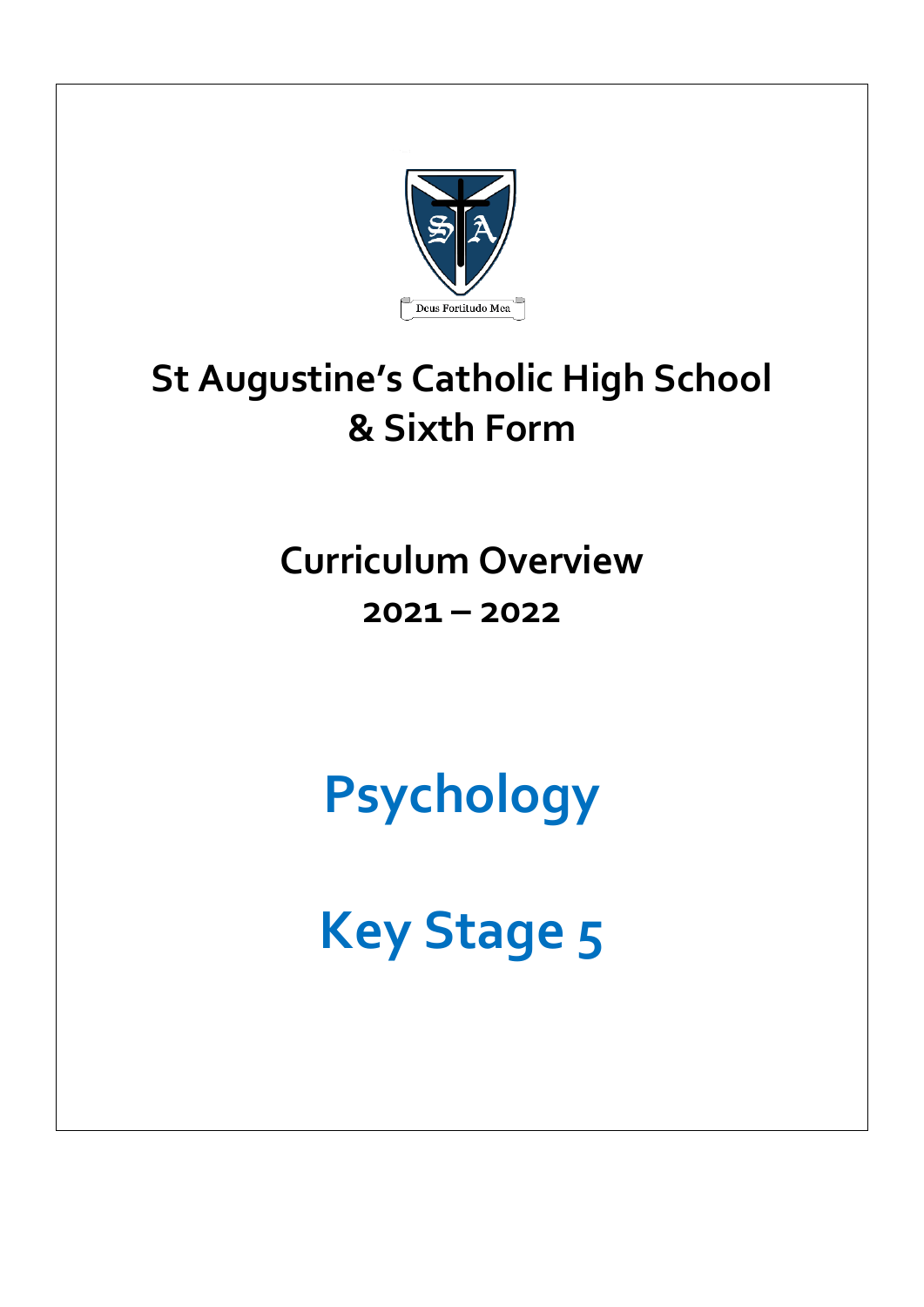

## **Curriculum Overview Psychology**

#### **Autumn Term**

|                                   | Y <sub>12</sub>                                                                                                                                                                                                          | $Y_{13}$                                                                                                                                                                                                                                                   |
|-----------------------------------|--------------------------------------------------------------------------------------------------------------------------------------------------------------------------------------------------------------------------|------------------------------------------------------------------------------------------------------------------------------------------------------------------------------------------------------------------------------------------------------------|
|                                   | Content: Approaches in Psychology, including<br>Origins                                                                                                                                                                  | Content: Biopsychology                                                                                                                                                                                                                                     |
| Autumn<br>$\mathbf{1}$            | Why am I learning this? (ie substantive content/link<br>to previous work)<br>Underpins and indicates the breadth of the<br>course<br>Multiple approaches provide the framework for<br>$\bullet$<br>all subsequent topics | Why am I learning this? (ie substantive content/link<br>to previous work)<br>Understand the physical processes and<br>$\bullet$<br>structures which govern behaviour<br>Links with the Fight/Flight topic in the<br>$\bullet$<br>Approaches                |
|                                   | <b>Assessment Focus</b><br>Deep assessment:<br>End of unit test comprising short answer questions<br>and a longer length essay - formal teacher<br>assessment                                                            | <b>Assessment Focus</b><br>Deep assessment:<br>End of unit test comprising short answer questions<br>and a longer length essay - formal teacher<br>assessment                                                                                              |
|                                   | Formative / maintenance assessment:<br>Regular AO1 retrieval mini tests, past paper exam<br>questions live-marked in class, peer-assessed<br>application questions from set class text                                   | Formative / maintenance assessment:<br>Regular AO1 retrieval mini tests including Year 12<br>topics, past paper exam questions live-marked in<br>class, peer-assessed application questions from set<br>class text                                         |
|                                   | <b>Content: Research Methods</b>                                                                                                                                                                                         | <b>Content: Issues and debates</b>                                                                                                                                                                                                                         |
| Autumn<br>$\overline{\mathbf{2}}$ | Why am I learning this? (ie substantive content/link<br>to previous work)<br>Comprises 25% of the subject<br>Introduces students early on to the<br>foundational principles of empiricism                                | Why am I learning this? (ie substantive content/link<br>to previous work)<br>Explores the philosophical debates which<br>underpin the study of behaviour<br>Synoptic element which necessitates<br>$\bullet$                                               |
|                                   | <b>Assessment Focus</b><br>Deep assessment:<br>End of unit test comprising short answer questions<br>and a longer length essay - formal teacher<br>assessment                                                            | revisitation of all Year 12 topics<br><b>Assessment Focus</b><br>Deep assessment:<br>End of unit test comprising short answer questions<br>and a longer length essay - formal teacher<br>assessment                                                        |
|                                   | Maintenance assessment:<br>past paper exam questions live-marked in class,<br>peer-assessed application questions from class set<br>text, 'Design a Study' practice questions                                            | Maintenance assessment:<br>Regular AO1 retrieval mini tests including Year 12<br>topics, past paper exam questions live-marked in<br>class, peer-assessed application questions from set<br>class text                                                     |
| Termly                            | <b>Links to Gospel Values:</b>                                                                                                                                                                                           | Links to Gospel Values/vocations:                                                                                                                                                                                                                          |
| themes                            | Faithfulness and Integrity by not giving up when<br>$\bullet$<br>work such as statistics is a challenge, being honest<br>about own abilities and striving to improve.                                                    | Tolerance and peace as students respectfully<br>listen to others' viewpoints in class debates                                                                                                                                                              |
|                                   | Links to careers:<br>Exploration of where Psychology can lead to<br>$\bullet$<br>Signposting the BPS website - student<br>$\bullet$<br>membership gives access to career planning<br>within Psychology                   | Links to careers:<br>Biopsychology links with the field of<br>$\bullet$<br>neuropsychology which is a substantial<br>research area within psychology<br>Brain imaging is a specialist field which<br>$\bullet$<br>attracts increasing numbers of graduates |
|                                   | Enrichment:<br>trip to Freud museum, London to appreciate<br>$\bullet$<br>the historical context of the world-famous<br>founding father of psychotherapy.                                                                | Enrichment:<br>Biopsychology - students will begin to<br>$\bullet$<br>understand some of their own behaviour and<br>relate to everyday situations (e.g. Fight or                                                                                           |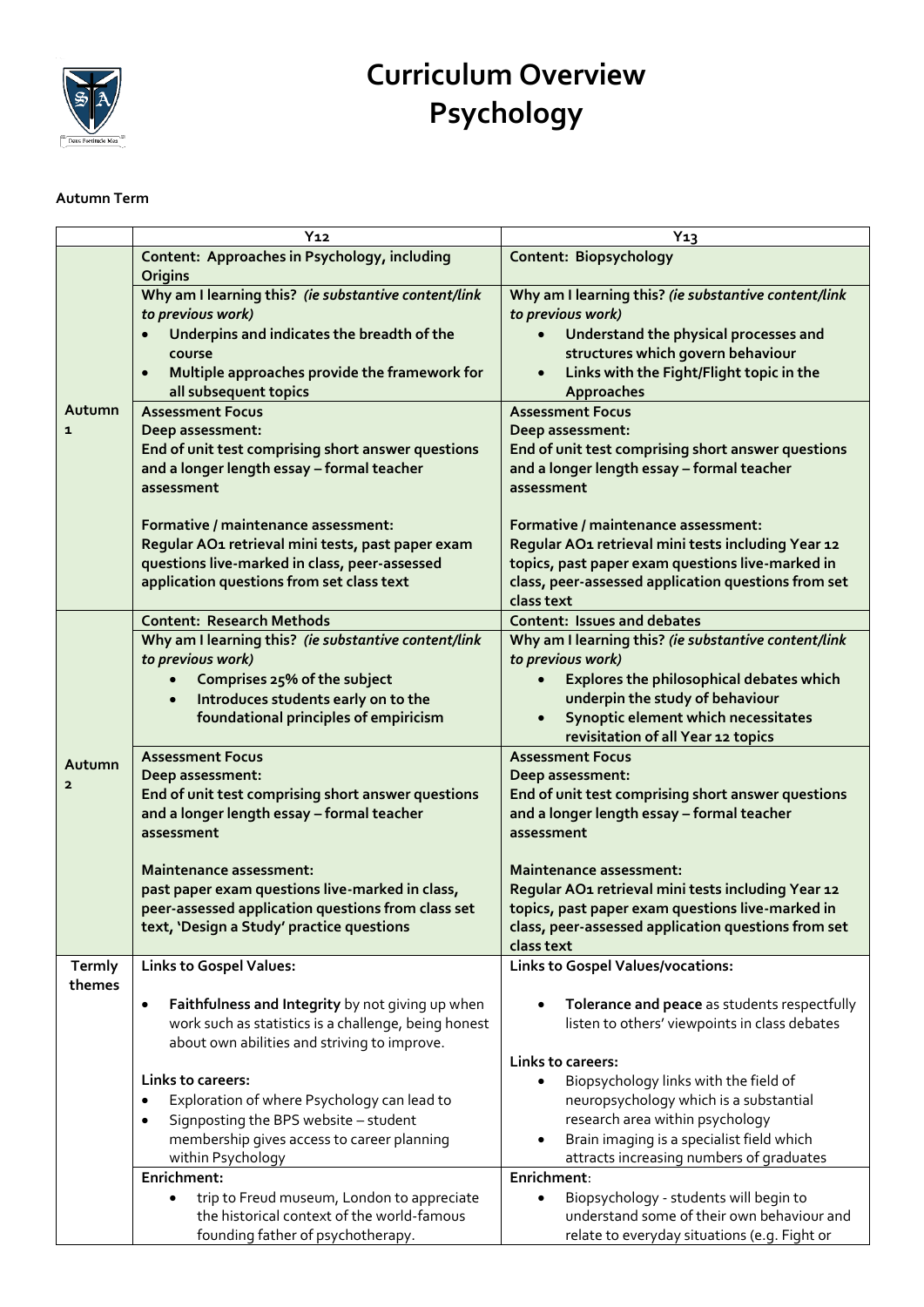| Students begin to use psychological<br>vocabulary with confidence and develop a<br>basic viewpoint of why people behave in<br>certain ways, and how we learn.<br>Students will develop transferable creative<br>and critical thinking skills by learning to plan<br>and design their own investigations | flight response) and how they can manage<br>themselves in certain situations.<br>Issues and debates - this builds on students'<br>critical thinking skills and prepares them for a<br>career in any social sciences field. They learn<br>how important it is for research to be carried<br>out correctly and ethically in order to keep the<br>reputation of psychology (e.g. understanding<br>cultural and gender bias in research; the<br>impacts of this and when it is needed) |
|---------------------------------------------------------------------------------------------------------------------------------------------------------------------------------------------------------------------------------------------------------------------------------------------------------|------------------------------------------------------------------------------------------------------------------------------------------------------------------------------------------------------------------------------------------------------------------------------------------------------------------------------------------------------------------------------------------------------------------------------------------------------------------------------------|
|---------------------------------------------------------------------------------------------------------------------------------------------------------------------------------------------------------------------------------------------------------------------------------------------------------|------------------------------------------------------------------------------------------------------------------------------------------------------------------------------------------------------------------------------------------------------------------------------------------------------------------------------------------------------------------------------------------------------------------------------------------------------------------------------------|

### **Spring Term**

|                     | Y <sub>12</sub>                                                                                          | $Y_{13}$                                                                      |
|---------------------|----------------------------------------------------------------------------------------------------------|-------------------------------------------------------------------------------|
|                     | <b>Content: Social Influence</b>                                                                         | Content: Stress, Gender                                                       |
|                     | Why am I learning this? (ie substantive content/link<br>to previous work)                                | Why am I learning this? (ie substantive content/link<br>to previous work)     |
|                     | Introduces seminal research studies of<br>$\bullet$                                                      | Two optional topics chosen for relevance,                                     |
|                     | historical significance which are revisited at                                                           | interest and engagement<br>makes explicit synoptic links with previous        |
|                     | university                                                                                               | $\bullet$<br>learning e.g. biopsychology, SLT                                 |
|                     | <b>Assessment Focus</b>                                                                                  | <b>Assessment Focus</b>                                                       |
| Spring <sub>1</sub> | Deep assessment:                                                                                         | Deep assessment:                                                              |
|                     | End of unit test comprising short answer questions                                                       | End of unit test comprising short answer questions                            |
|                     | and a longer length essay - formal teacher<br>assessment                                                 | and a longer length essay - formal teacher<br>assessment                      |
|                     |                                                                                                          |                                                                               |
|                     | Formative / maintenance assessment:                                                                      | Formative / maintenance assessment:                                           |
|                     | Regular AO1 retrieval mini tests, past paper exam                                                        | Regular AO1 retrieval mini tests including Year 12                            |
|                     | questions live-marked in class, peer-assessed                                                            | topics, past paper exam questions live-marked in                              |
|                     | application questions from set class text                                                                | class, peer-assessed application questions from set                           |
|                     |                                                                                                          | class text                                                                    |
|                     | <b>Content: Memory and forgetting</b>                                                                    | <b>Content: Aggression</b>                                                    |
|                     | Why am I learning this? (ie substantive content/link                                                     | Why am I learning this? (ie substantive content/link                          |
|                     | to previous work)                                                                                        | to previous work)                                                             |
|                     | Major applied area of cognitive psychology                                                               | Final optional topic chose for interest and                                   |
|                     | Allows for practice and application of<br>previously taught RMs 1                                        | engagement<br>makes explicit synoptic links with previous                     |
|                     |                                                                                                          | learning e.g. biopsychology, SLT                                              |
|                     | <b>Assessment Focus</b>                                                                                  | <b>Assessment Focus</b>                                                       |
| Spring 2            | Deep assessment:                                                                                         | Deep assessment:                                                              |
|                     | End of unit test comprising short answer questions                                                       | End of unit test comprising short answer questions                            |
|                     | and a longer length essay - formal teacher                                                               | and a longer length essay - formal teacher                                    |
|                     | assessment                                                                                               | assessment                                                                    |
|                     |                                                                                                          |                                                                               |
|                     | Maintenance assessment:<br>Regular AO1 retrieval mini tests, past paper exam                             | Maintenance assessment:<br>Regular AO1 retrieval mini tests including Year 12 |
|                     | questions live-marked in class, peer-assessed                                                            | topics, past paper exam questions live-marked in                              |
|                     | application questions from set class text                                                                | class, peer-assessed application questions from set                           |
|                     |                                                                                                          | class text                                                                    |
| <b>Termly</b>       | Links to Gospel Values/vocations:                                                                        | Links to Gospel Values/vocations:                                             |
| themes              | Forgiveness and mercy when learning about                                                                | Dignity and compassion when studying<br>$\bullet$                             |
|                     | the social processes that underpin the                                                                   | chromosomal disorders, impact of personality                                  |
|                     | Holocaust                                                                                                | types on heart disease and determinants of                                    |
|                     | Dignity and compassion by acknowledging                                                                  | aggression                                                                    |
|                     | the challenges that older people with                                                                    | Tolerance and peace in accepting others'                                      |
|                     | dementia face when losing their memory                                                                   | views on gender<br>Links to careers:                                          |
|                     | Links to careers:                                                                                        |                                                                               |
|                     | Research into memory loss and treatments<br>$\bullet$<br>increasingly relevant with an ageing population | All topics promote understanding of people and<br>the challenges they face    |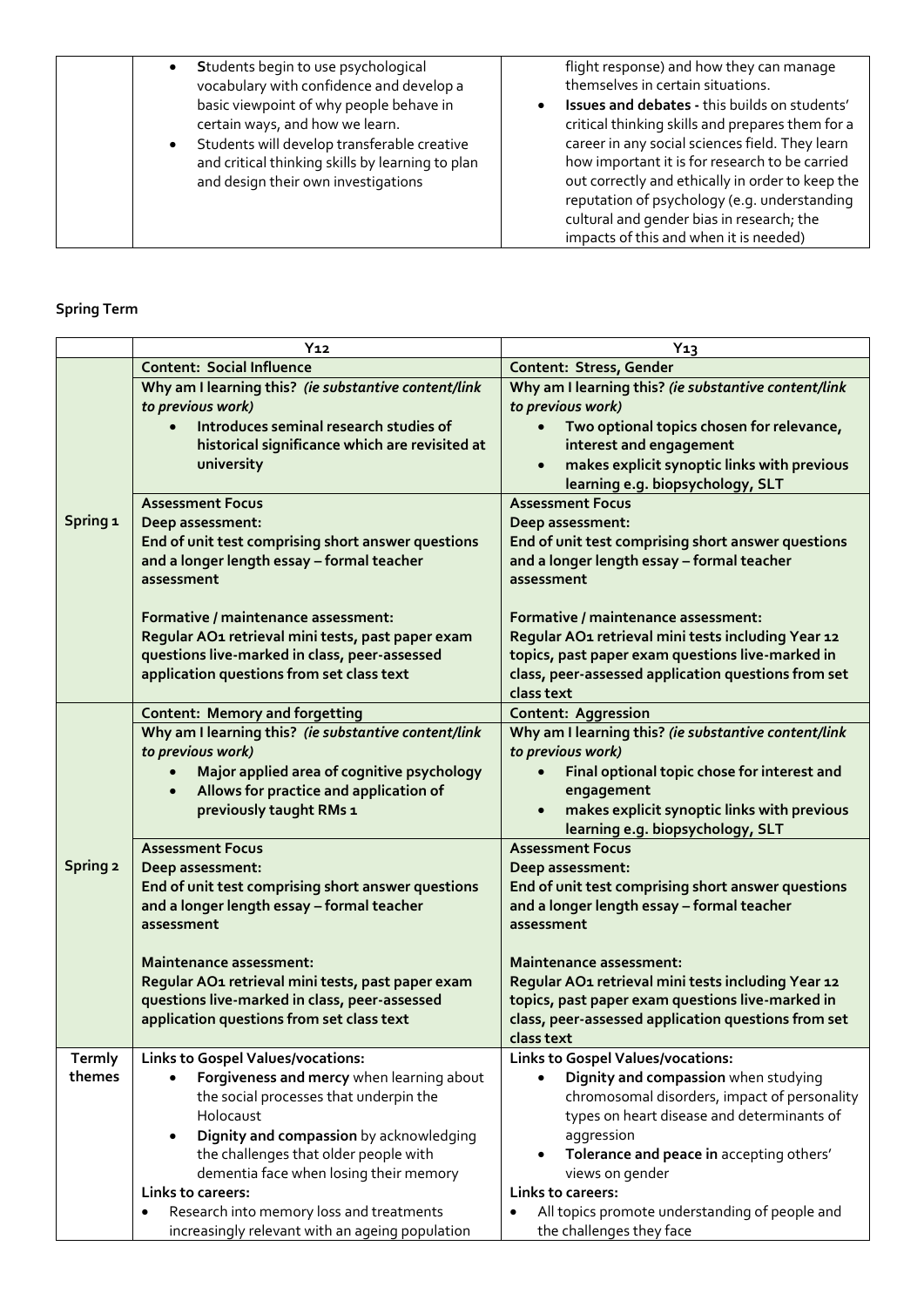| Social psychologists on SAGE committee advise<br>government on how to influence people's<br>decision-making re Covid                                                                                                                                                                                                                                                                                                                                                       | This in turn feeds into careers within clinical<br>$\bullet$<br>psychology, mental health, talking and biological<br>therapies                                                                                                                                                                                                                                                                                                                                                                                                                                                                                                                                                                                                                                                                                                                                                                                                                                                |
|----------------------------------------------------------------------------------------------------------------------------------------------------------------------------------------------------------------------------------------------------------------------------------------------------------------------------------------------------------------------------------------------------------------------------------------------------------------------------|-------------------------------------------------------------------------------------------------------------------------------------------------------------------------------------------------------------------------------------------------------------------------------------------------------------------------------------------------------------------------------------------------------------------------------------------------------------------------------------------------------------------------------------------------------------------------------------------------------------------------------------------------------------------------------------------------------------------------------------------------------------------------------------------------------------------------------------------------------------------------------------------------------------------------------------------------------------------------------|
| Enrichment:<br>Social influence - students will understand<br>$\bullet$<br>why people conform and obey. They will be<br>able to apply this to making sense of history<br>and other social issues, e.g. bullying, 'mob'<br>mentality and peer pressure.<br>Memory - an understanding of how our<br>$\bullet$<br>memory works will give an opportunity for<br>students to reflect upon their own memory<br>patterns and enable them to apply this to<br>revision techniques. | Enrichment:<br>These three optional topics build on students'<br>$\bullet$<br>basic understanding of human behaviour to<br>give deeper insight and appreciation of the<br>complexity of behaviour and have been<br>chosen with our students' needs in mind:<br>Gender is a very high-profile issue currently in<br>society and this topic helps our students to<br>develop a greater insight into the<br>need for informed discussions, including the<br>damage arising from stereotyping. We have a<br>strong commitment to raising the profile of<br>mental health care and well-being and so the<br>topic of stress is an obvious choice, as well as<br>being instantly relatable to sixth form<br>students in exam season. The topic<br>of aggression has been chosen<br>as this behaviour impacts everyone either<br>directly or indirectly, and is another example<br>of where we encourage students to make<br>links between their studies and real-<br>life examples. |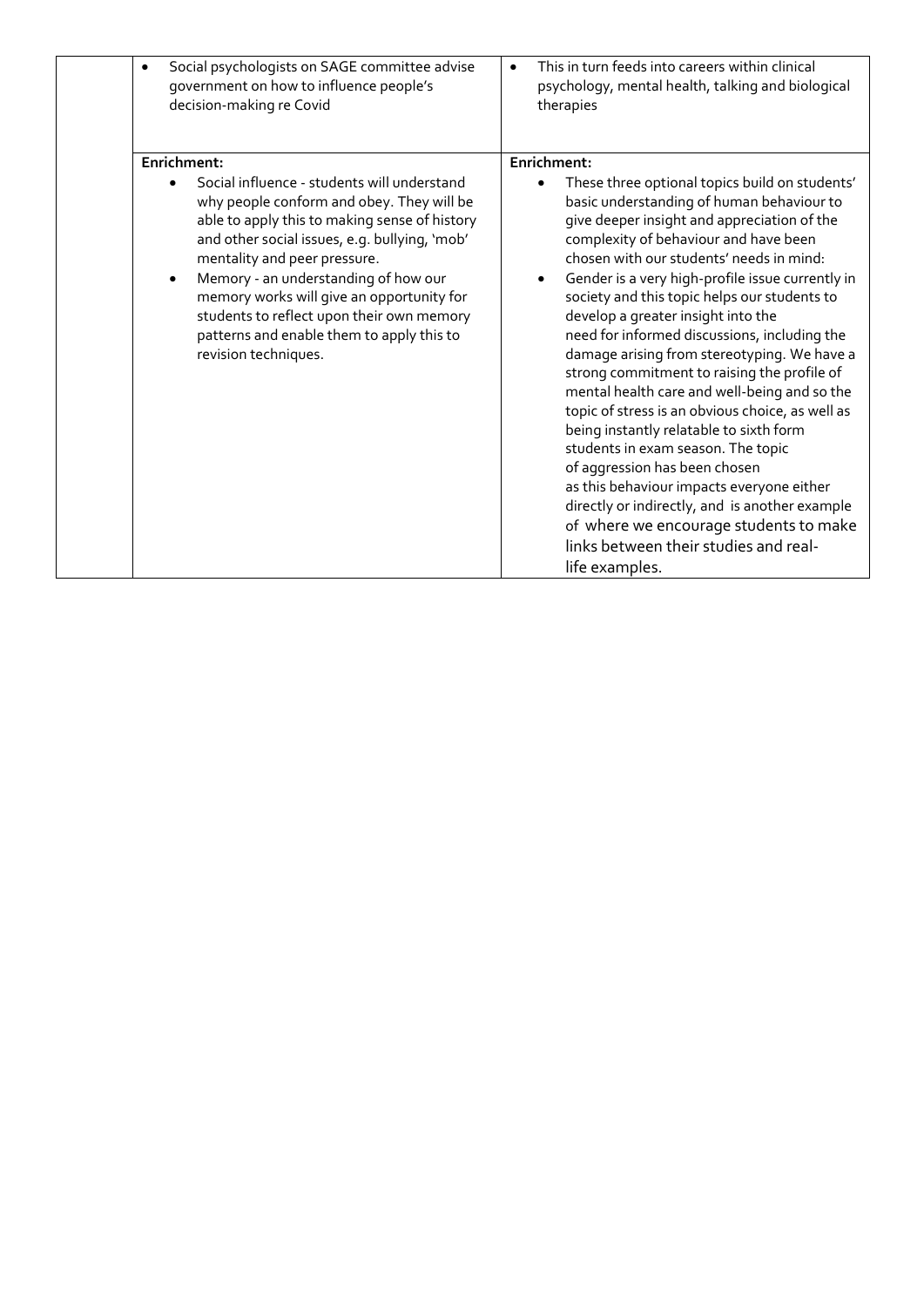**Summer Term**

|                | Y <sub>12</sub>                                                                                                                                                                                                    | $Y_13$                                                                                                                                                                                                                |
|----------------|--------------------------------------------------------------------------------------------------------------------------------------------------------------------------------------------------------------------|-----------------------------------------------------------------------------------------------------------------------------------------------------------------------------------------------------------------------|
|                | <b>Content: Attachment</b>                                                                                                                                                                                         | Content:                                                                                                                                                                                                              |
|                | Why am I learning this? (ie substantive content/link<br>to previous work)<br>Early relationships are of fundamental<br>significance in people's behaviour and their<br>own relationships throughout their lifetime | Why am I learning this? (ie substantive content/link<br>to previous work)<br>Revision of all taught material in<br>preparation for Papers 1,2 and 3 in the<br>summer exams                                            |
| Summer         |                                                                                                                                                                                                                    |                                                                                                                                                                                                                       |
| $\mathbf{1}$   | <b>Assessment Focus</b><br>Deep assessment:<br>End of unit test comprising short answer questions<br>and a longer length essay - formal teacher<br>assessment                                                      | <b>Assessment Focus</b><br>Formative / maintenance assessment:<br>A range of teacher and student -led revision<br>strategies including past papers, essay technique<br>worshops, research methods skills, and quizzes |
|                | Formative / maintenance assessment:<br>Regular AO1 retrieval mini tests, past paper exam<br>questions live-marked in class, peer-assessed<br>application questions from set class text                             |                                                                                                                                                                                                                       |
|                | Content: Psychopathology                                                                                                                                                                                           | Content:                                                                                                                                                                                                              |
|                | Why am I learning this? (ie substantive content/link<br>to previous work)<br>The causes and consequences of mental<br>illness                                                                                      | Why am I learning this? (ie substantive content/link<br>to previous work)                                                                                                                                             |
|                | Serves as an introduction to clinical<br>psychology as a profession                                                                                                                                                |                                                                                                                                                                                                                       |
| Summer         | <b>Assessment Focus</b>                                                                                                                                                                                            | <b>Assessment Focus</b>                                                                                                                                                                                               |
| $\overline{2}$ | Deep assessment:                                                                                                                                                                                                   | Deep assessment:                                                                                                                                                                                                      |
|                | End of unit test comprising short answer questions                                                                                                                                                                 |                                                                                                                                                                                                                       |
|                | and a longer length essay - formal teacher                                                                                                                                                                         | Maintenance assessment:                                                                                                                                                                                               |
|                | assessment                                                                                                                                                                                                         |                                                                                                                                                                                                                       |
|                |                                                                                                                                                                                                                    |                                                                                                                                                                                                                       |
|                | Maintenance assessment:                                                                                                                                                                                            |                                                                                                                                                                                                                       |
|                | Regular AO1 retrieval mini tests, past paper exam                                                                                                                                                                  |                                                                                                                                                                                                                       |
|                | questions live-marked in class, peer-assessed                                                                                                                                                                      |                                                                                                                                                                                                                       |
|                | application questions from set class text                                                                                                                                                                          |                                                                                                                                                                                                                       |
| Termly         | <b>Links to Gospel Values/vocations:</b>                                                                                                                                                                           | <b>Links to Gospel Values/vocations:</b>                                                                                                                                                                              |
| themes         | Tolerance and peace and Dignity and compassion in<br>understanding those who suffer difficult life                                                                                                                 |                                                                                                                                                                                                                       |
|                | circumstances, in attempting to define 'normal'                                                                                                                                                                    |                                                                                                                                                                                                                       |
|                | behaviour and when reading distressing accounts of                                                                                                                                                                 |                                                                                                                                                                                                                       |
|                | childhood deprivation and abuse.                                                                                                                                                                                   |                                                                                                                                                                                                                       |
|                | Links to careers:                                                                                                                                                                                                  |                                                                                                                                                                                                                       |
|                | Both topics directly feed into careers within                                                                                                                                                                      |                                                                                                                                                                                                                       |
|                | mental health and talking therapies                                                                                                                                                                                |                                                                                                                                                                                                                       |
|                |                                                                                                                                                                                                                    |                                                                                                                                                                                                                       |
|                | Enrichment:                                                                                                                                                                                                        | Enrichment:                                                                                                                                                                                                           |
|                | Attachment will help students to understand                                                                                                                                                                        |                                                                                                                                                                                                                       |
|                | their own attachments and reflect on current                                                                                                                                                                       |                                                                                                                                                                                                                       |
|                | relationships. This should help students                                                                                                                                                                           |                                                                                                                                                                                                                       |
|                | understand the importance of maintaining key                                                                                                                                                                       |                                                                                                                                                                                                                       |
|                | relationships, particularly at such significant<br>stages of their lives.                                                                                                                                          |                                                                                                                                                                                                                       |
|                | Psychopathology - students will become                                                                                                                                                                             |                                                                                                                                                                                                                       |
|                | aware of common mental health illnesses which                                                                                                                                                                      |                                                                                                                                                                                                                       |
|                | are on the rise in today's society, especially in their                                                                                                                                                            |                                                                                                                                                                                                                       |
|                | age group. They will also understand more                                                                                                                                                                          |                                                                                                                                                                                                                       |
|                | complex and severe mental illnesses. Education                                                                                                                                                                     |                                                                                                                                                                                                                       |
|                | here reduces the stigma surrounding mental                                                                                                                                                                         |                                                                                                                                                                                                                       |